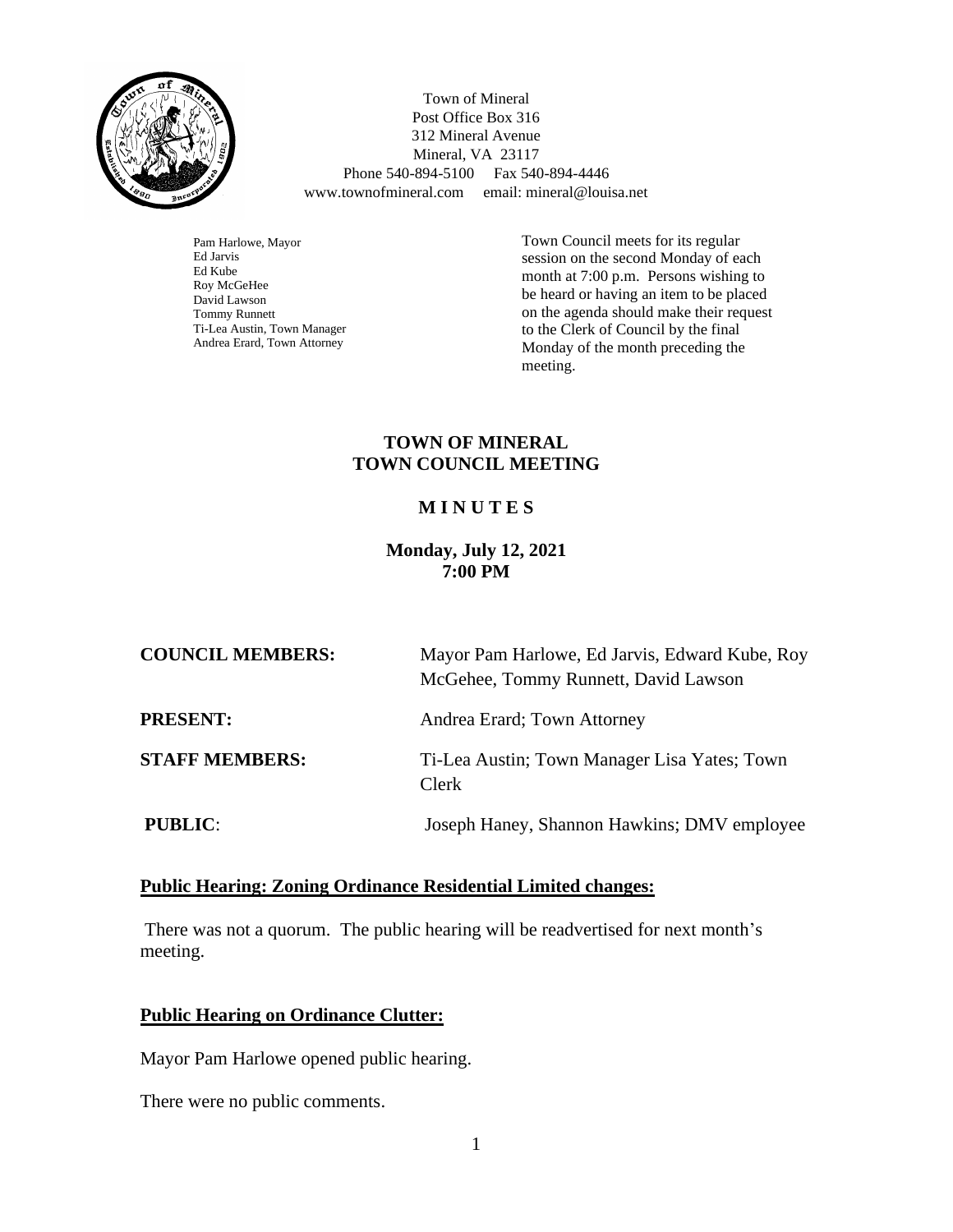Mayor Pam Harlowe closed public hearing.

#### **Adopt/Amend July 2021 Agenda:**

**Motion made by Mr. Runnett to approve the June 2021 agenda as amended. Seconded by Mr. Lawson. Motion passed with a unanimous vote.**

| Ed Jarvis – yes      | David Lawson – yes         |
|----------------------|----------------------------|
| $Ed$ Kube – yes      | <b>Tommy Runnett</b> – yes |
| $\log McGehee - yes$ |                            |

**Approval of the June 14, 2021 Minutes:**

**Motion made by Mr. Runnett to approve the June 14, 2021 minutes as amended. Seconded by Mr. Kube. Motion passed with a unanimous vote.** 

| Ed Jarvis – yes   | David Lawson – yes         |
|-------------------|----------------------------|
| $Ed$ Kube – yes   | <b>Tommy Runnett</b> – yes |
| Roy McGehee – yes |                            |

**Approval of the June 28, 2021 Minutes:**

**Motion made by Mr. Runnett to approve the June 28, 2021 minutes as presented. Seconded by Mr. Jarvis. Motion passed with a unanimous vote.**

| Ed Jarvis – yes   | David Lawson – yes  |
|-------------------|---------------------|
| $Ed$ Kube – yes   | Tommy Runnett – yes |
| Roy McGehee – yes |                     |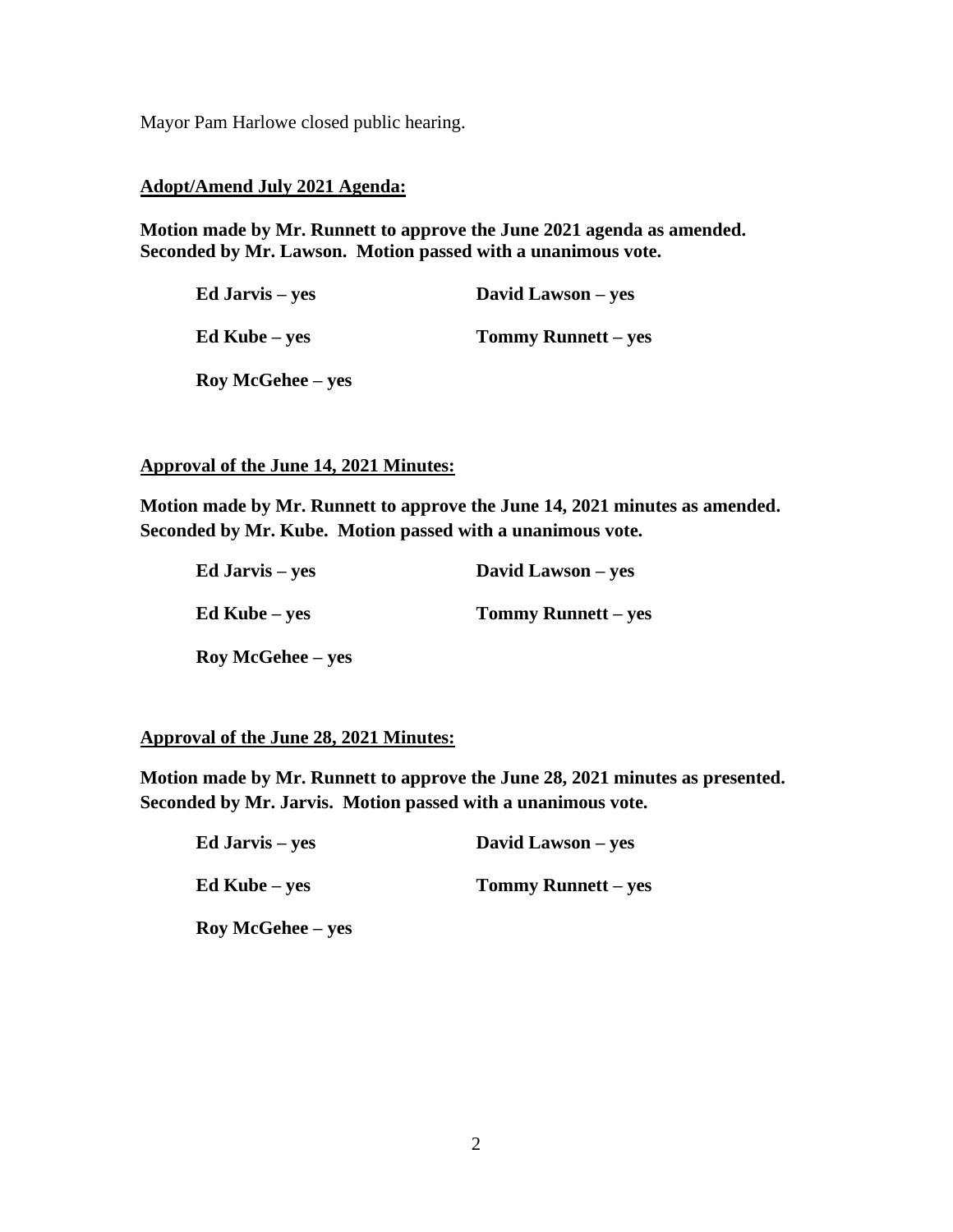### **Approval of the July 2021 Bills to be paid***:*

**Motion made by Mr. Runnett to approve the July 2021 bills to be paid as presented. Seconded by Mr. Lawson. Motion passed with a unanimous vote.**

| Ed Jarvis – yes          | David Lawson – yes  |
|--------------------------|---------------------|
| $Ed$ Kube – yes          | Tommy Runnett – yes |
| <b>Roy McGehee</b> – yes |                     |

**Town Manager's Report:** In addition to the Town Manager report, the Town Manager stated that the water tank has had its annual cleaning and everything looks good. The water deposit refunds are being processed, with over 200 being done and approximately 90 still needing to be processed.

**Town Attorney's Report**: The Town Attorney reported it is possible under state law to reduce the planning commission to five members which would make it easier to get a quorum, if that is something that the Council would like to consider.

# **Standing Committee Reports:**

**Auditor Committee:** Mr. Kube reported he will stay in touch with Robinson Farmer and Cox to make sure they provide us with their recommended version of the employee handbook update and updated job descriptions. Discussion was had on what the status was on the new accounting software.

**Beautification/Anti-Litter Committee:** Mr. Kube reported that he is going to check on the cost of banners to place up and down Mineral Avenue. A volunteer is needed for the Town sign flower bed that Mr. Warlick had previously been maintaining.

**Building Committee:** Mr. Kube asked the Town Manager what the status was of the occupancy of old Town Office building. She confirmed that they are still paying rent and there is a sign on the door that reads please wear face masks.

**Budget & Finance Committee:** Mr. Runnett reported that a special meeting was held by the Budget & Finance Committee, and everything balanced out. He stated there will be money from budget year 2021 that will need to be moved to 2022 budget.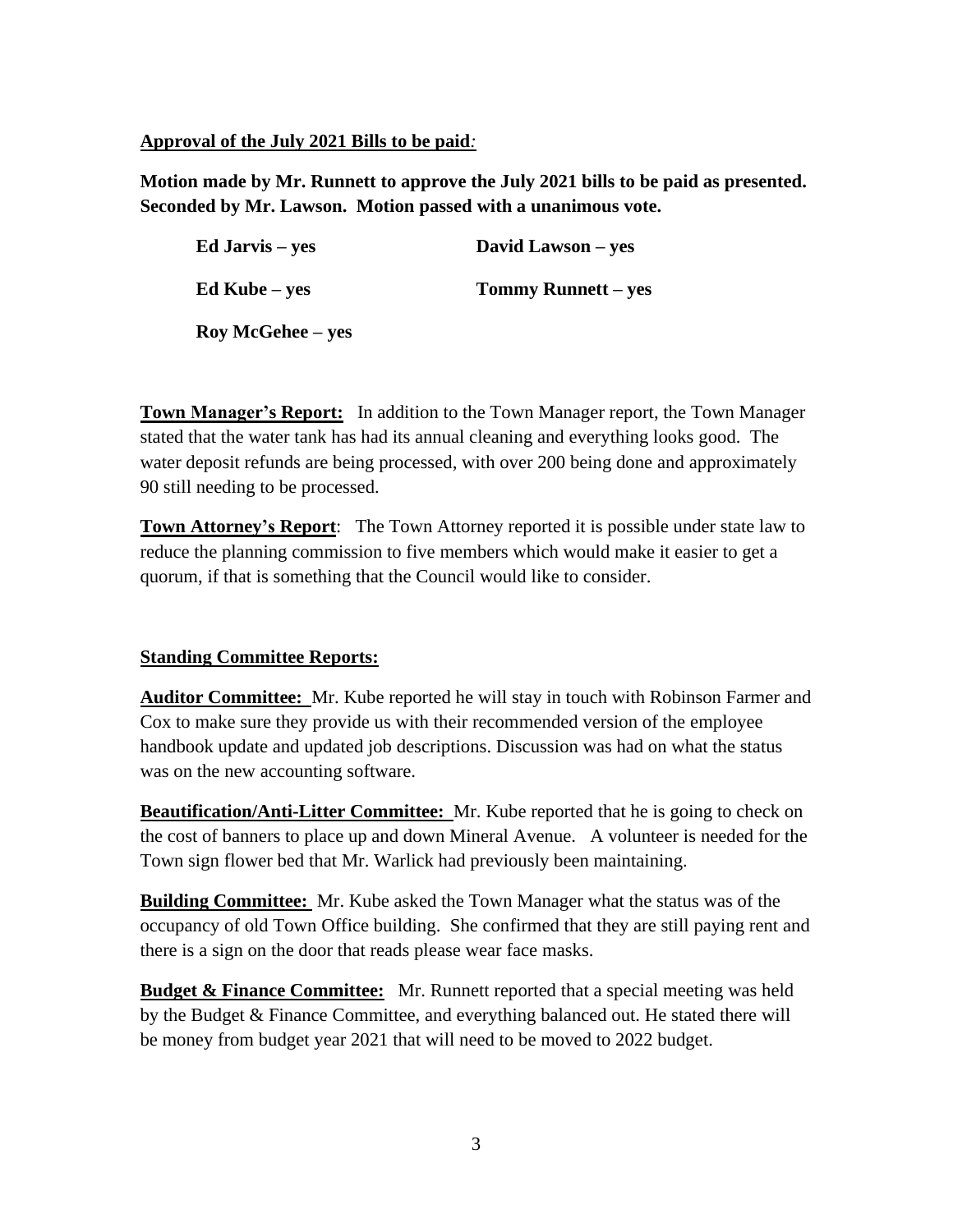**Cemetery Committee:** Mr. Runnett reported that the grass was starting to brown out. There has been no reply from the contractor that was awarded the bid to do work at the Cemetery. The Town Manager stated she would reach out to another contractor.

**Communications Committee:** Mr. Kube stated he was working on two particular items. One was the web page for the Town that needs updating, and two a communication system for the Council chambers and the foyer so we can communicate better with people virtually and in the foyer. Mr. Kube confirmed that the new Town employee Ron Chapman will be the liaison for updating and maintaining the Town web page.

**Economic Development Committee**: No report.

**Personnel Committee:** No report.

**Planning Commission Committee:** No report. Discussion was had on changing the Zoning Code for the Planning Commission.

**Police and Legal Matters Committee:** No report.

**Streets Committee***:* Mr. Runnett reported on the road work that was not done from 2nd Street to the end of Albemarle Avenue and from the Town limits over to 3<sup>rd</sup> Street and Piedmont Avenue. Because the monies were carried over from VDOT but no action was taken to reallocate it through the Board of Supervisors, so the Town needs to go back and get them to reallocate the money. Then VDOT said we can put it back on for next year.

Water & Sewer Committee: Mr. Runnett reported that the water leak at 3<sup>rd</sup> Street and Piedmont Avenue will be worked on this week. Mrs. Dodd has pointed out that her driveway needs repair from water/sewer repairs that were done by the Town years ago.

# **Old Business:**

**Rollin Wheels:** The Town Manager talked to Rollin Wheels about cleaning up around their business, and they have removed some vehicles. Discussion was had on how to communicate, and to who, to get the rest of the clutter picked up.

Closing of the alley near Kermit Greene's residence was discussed.

**Motion made by Mr. Runnett to have a public hearing to close the alley on half of the block that Kermit Greene lives on. Seconded by Mr. McGehee. Motion passed with a unanimous vote.**

| Ed Jarvis – yes      | David Lawson – yes         |
|----------------------|----------------------------|
| $Ed$ Kube – yes      | <b>Tommy Runnett</b> – yes |
| $\log McGehee - yes$ |                            |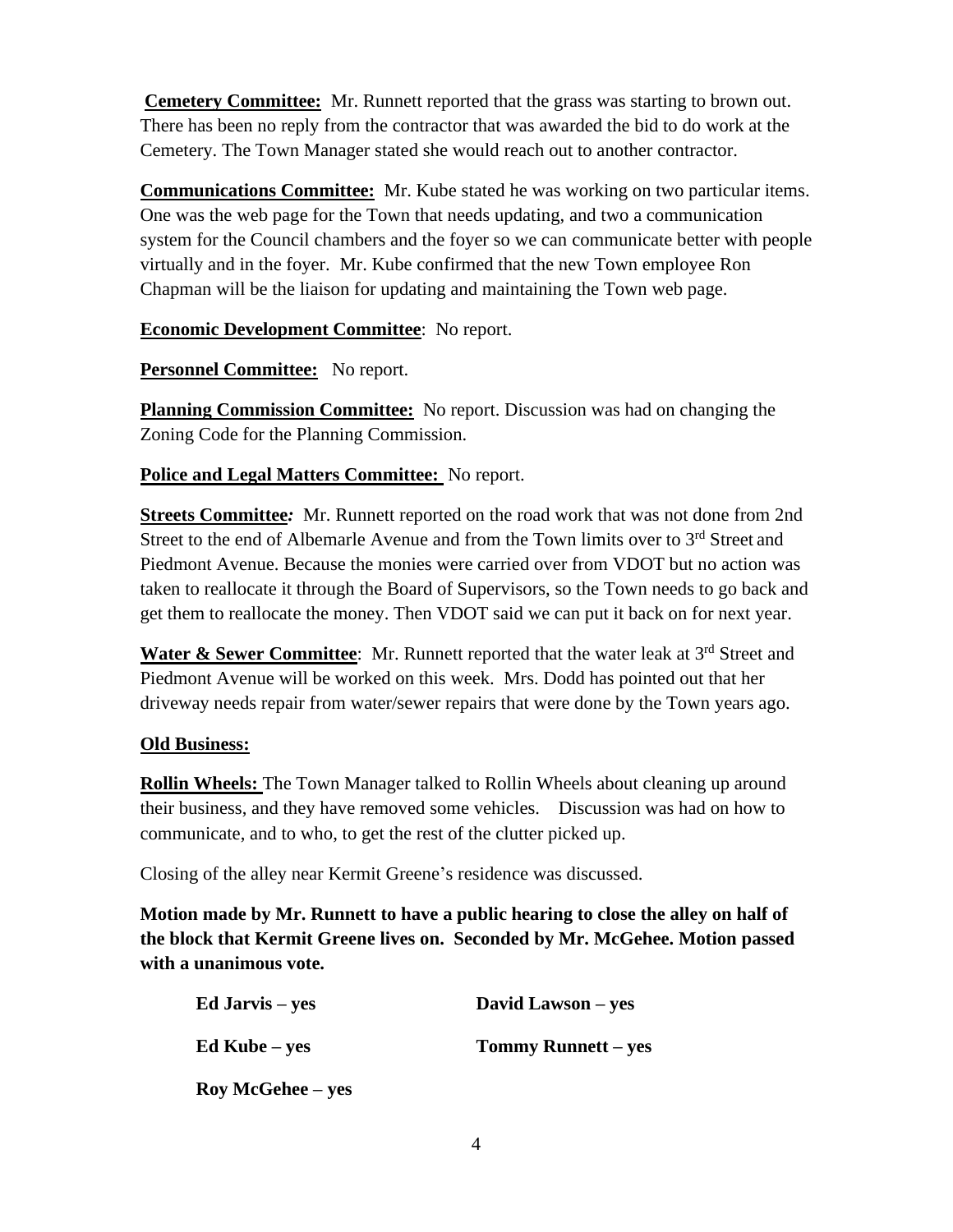**Clutter Ordinance:** Mr. Lawson requested that the lawyer explain to him what the definition of clutter was. The Town Attorney responded that clutter is more intended for miscellaneous house hold items and not vehicles and such.

**Motion made by Mr. Kube for a revision to the ordinance to include clutter. Seconded by Mr. Jarvis. Motion passed with a unanimous vote.**

| Ed Jarvis – yes   | David Lawson – yes         |
|-------------------|----------------------------|
| $Ed$ Kube – yes   | <b>Tommy Runnett</b> – yes |
| Roy McGehee – yes |                            |

**Town Charter:** Mr. Jarvis stated that there has been talk as to why the Town still has a Charter since the Town does not have a police force, school system or court system. At last month's Council meeting it was voted to pass the budget that went over a million dollars. If the Charter is annulled the things that the Town owns would be given to the County. Other changes would include no longer having a Town Council and no longer having Town taxes to collect. Mr. Jarvis volunteered to contact the County and he will let Council know when a meeting is scheduled.

**Motion made by Mr. Jarvis to start action to annul the Town of Mineral charter for the purposes of no longer being a town incorporated. Mr. Runnett seconded the motion. Motion passed (3-2-0).**

| Ed Jarvis – yes            | $Ed$ Kube – no    |
|----------------------------|-------------------|
| <b>Roy McGehee – yes</b>   | David Lawson – no |
| <b>Tommy Runnett - yes</b> |                   |

### **Check signing/audit finding:**

Mr. Jarvis recommended alternating check signatures by Council Members every two months.

**Motion made by Mr. Runnett to require one signature from a town employee and one from a Council Member when signing checks**.

Mr. Runnett withdrew his motion and the floor was opened for further discussion.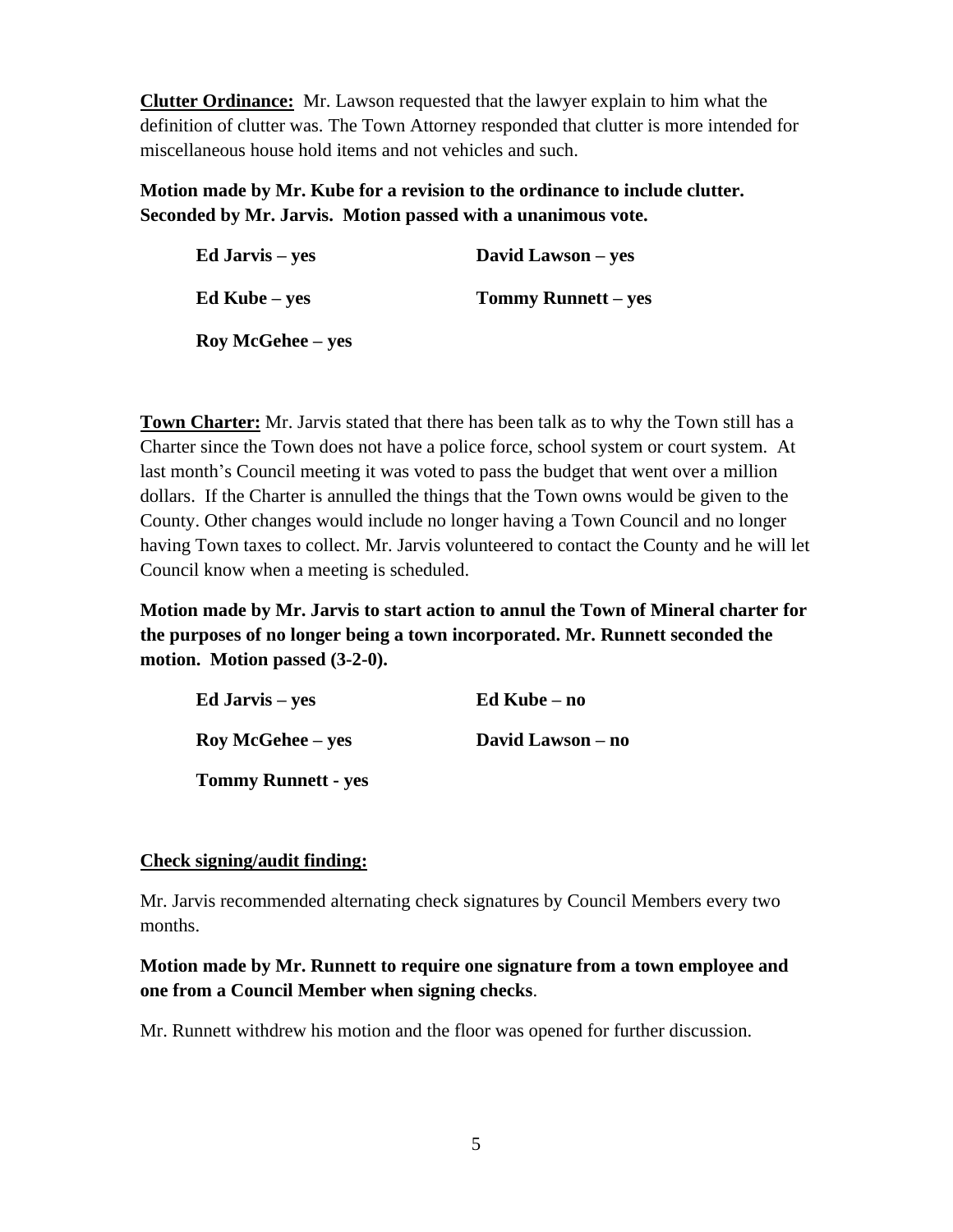**Motion made by Mr. Kube to hold a public hearing to establish that all checks for the Town are to be signed by two people. That the Town Treasurer sign all checks, except in her absence the Town Manager can sign, and the second signature will be signed by the Mayor, or the Vice Mayor, in the Mayor's absence. Seconded by Mr. Lawson. Motion passed (4-0-1).**

| Ed Kube – yes        | Tommy Runnett – yes |
|----------------------|---------------------|
| $\log McGehee - yes$ | Ed Jarvis – abstain |
| David Lawson – yes   |                     |

### **New Business:**

**DMV operations:** Shannon Hawkins reported that after some discussion with the DMV clerks and DMV not wanting customers to wait in line for hours at a time or waiting in their cars, it was decided they would like to change to appointments, versus the first come first serve basis. Shannon also reviewed with Council the different software options that are available that can be utilized to change to appointment only. Discussion was had on how to advertise the change and which appointment system to use.

**Motion made by Mr. Lawson to move to an appointment system for services for the DMV Select Office effective Monday, August 2, 2021. Seconded by Mr. Runnett. Motion passed with a unanimous vote.**

| Ed Jarvis – yes          | David Lawson – yes         |
|--------------------------|----------------------------|
| Ed Kube – ves            | <b>Tommy Runnett</b> – yes |
| <b>Roy McGehee</b> – yes |                            |

**Derelict properties:** Mr. Kurtz wanted to know if his property was cleaned up once, will he have to keep it cleaned up from now on. The owners of the property by the Little League ball field, are waiting on the Zoning Ordinance change. If it passed tonight, they were going to come in tomorrow with an application to start fresh, according to Councilman Runnett.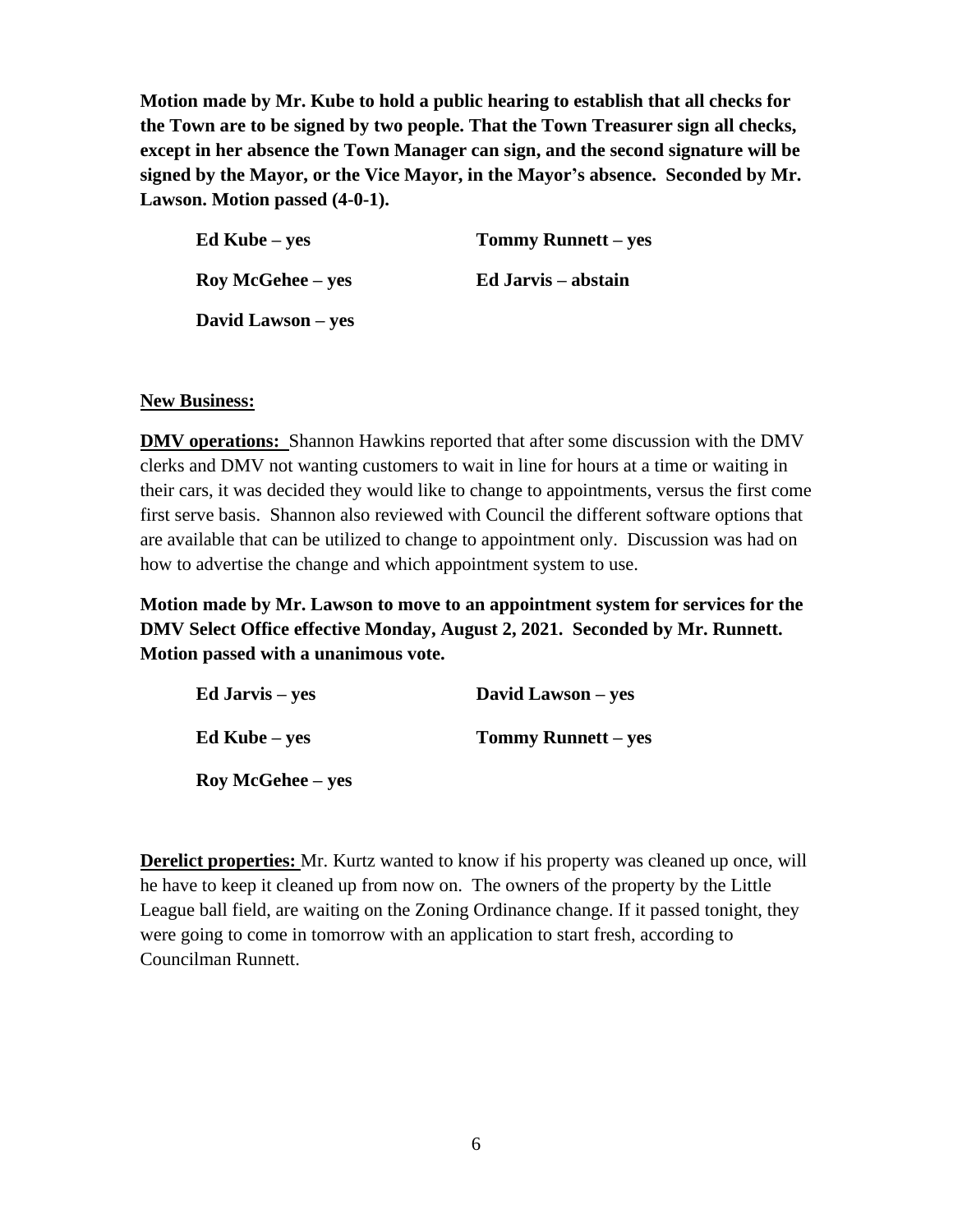#### **Resignation of Dr. William Thomas:**

**Motion made by Mr. Jarvis to accept Dr. William Thomas resignation. Seconded by Mr. McGehee. Motion passed with a unanimous vote.**

| Ed Jarvis – yes          | David Lawson – yes         |
|--------------------------|----------------------------|
| $Ed$ Kube – yes          | <b>Tommy Runnett</b> – yes |
| <b>Roy McGehee</b> – yes |                            |

**Motion made by Mr. Jarvis to appoint Tony Henshaw to Council to fill Dr. William Thomas seat. Mr. Lawson seconded. Motion passed (4-0-1).**

| Ed Jarvis – yes          | <b>Tommy Runnet - yes</b> |
|--------------------------|---------------------------|
| <b>Roy McGehee - yes</b> | <b>Ed Kube - abstain</b>  |
| David Lawson - yes       |                           |

**Motion by Mr. Jarvis to appoint Mr. Runnett to Vice Mayor. Seconded by Mr. Lawson. Motion passed with a unanimous vote.** 

| Ed Jarvis – yes      | David Lawson – yes         |
|----------------------|----------------------------|
| $Ed$ Kube – yes      | <b>Tommy Runnett</b> – yes |
| $\log McGehee - yes$ |                            |

**Motion made by Mr. Lawson to go into closed session 2.2-3711(A)(1) for the discussion of the annual performance goals of the Town Manager. Seconded by Mr. Kube. Motion passed with a unanimous vote.**

| Ed Jarvis – yes      | David Lawson – yes         |
|----------------------|----------------------------|
| $Ed$ Kube – yes      | <b>Tommy Runnett</b> – yes |
| $\log McGehee - yes$ |                            |